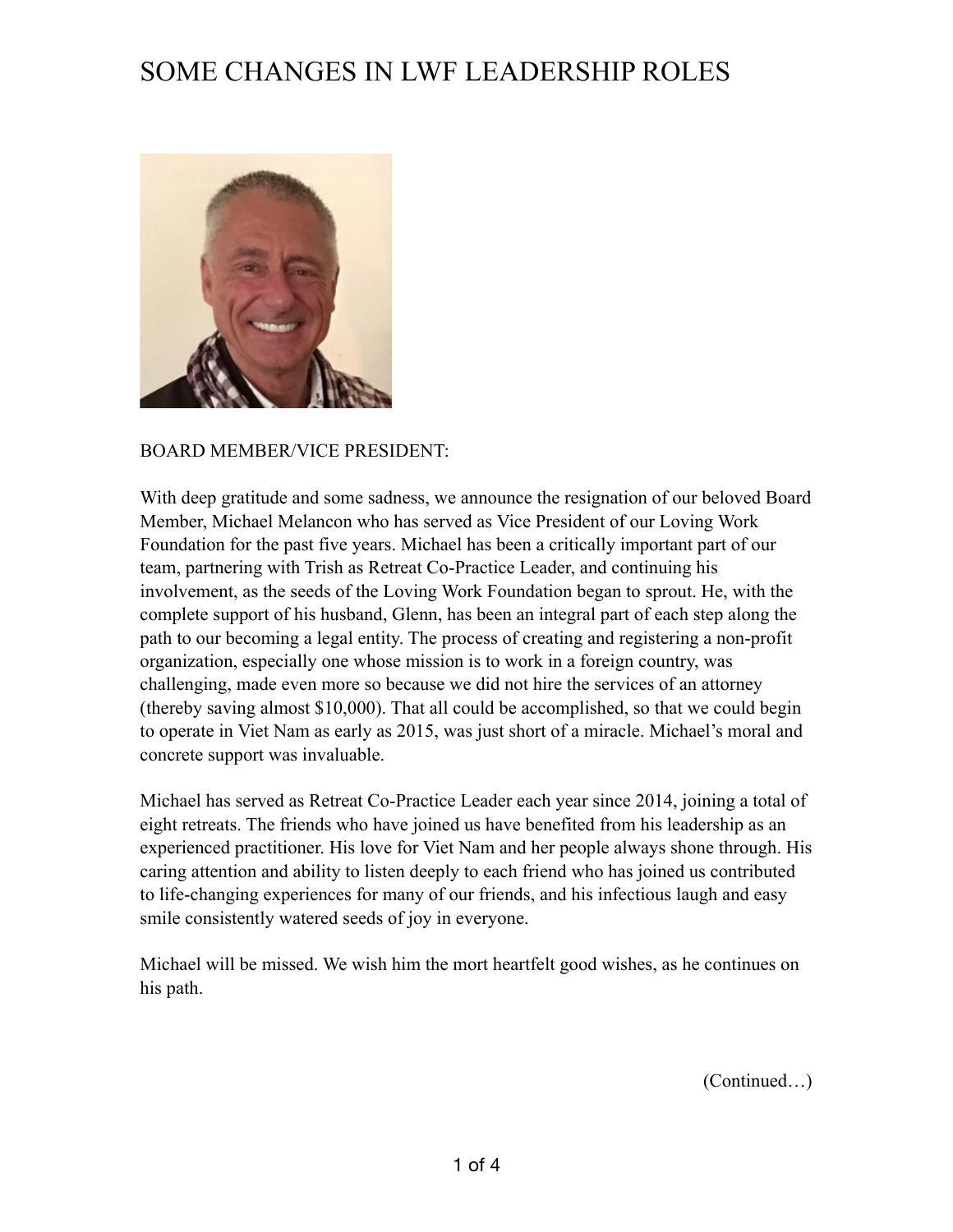

### INCOMING BOARD MEMBER/VICE PRESIDENT:

We are delighted to announce, that our dear long-time friend and Dharma brother, Paul Davis, has accepted our invitation to serve as a new member of our Board of Directors in the capacity of Vice President.

Paul is well known in our Plum Village Global Community and beyond. He is a dedicated practitioner and a sincere supporter of our monastic community, regularly attending retreats, most often at Magnolia Grove Monastery and Practice Center in Mississippi, USA.

Many of our friends who have joined us on retreat in Viet Nam have had the good fortune to experience Paul as a brother in the practice. He has occasionally served as Retreat Co-Practice Leader where his kind and gentle guidance and his calm presence contribute a solidity that inspires and supports our practice. We are grateful for Paul's commitment to his practice, to Viet Nam, and to the work the Loving Work Foundation does there.

(Continued…)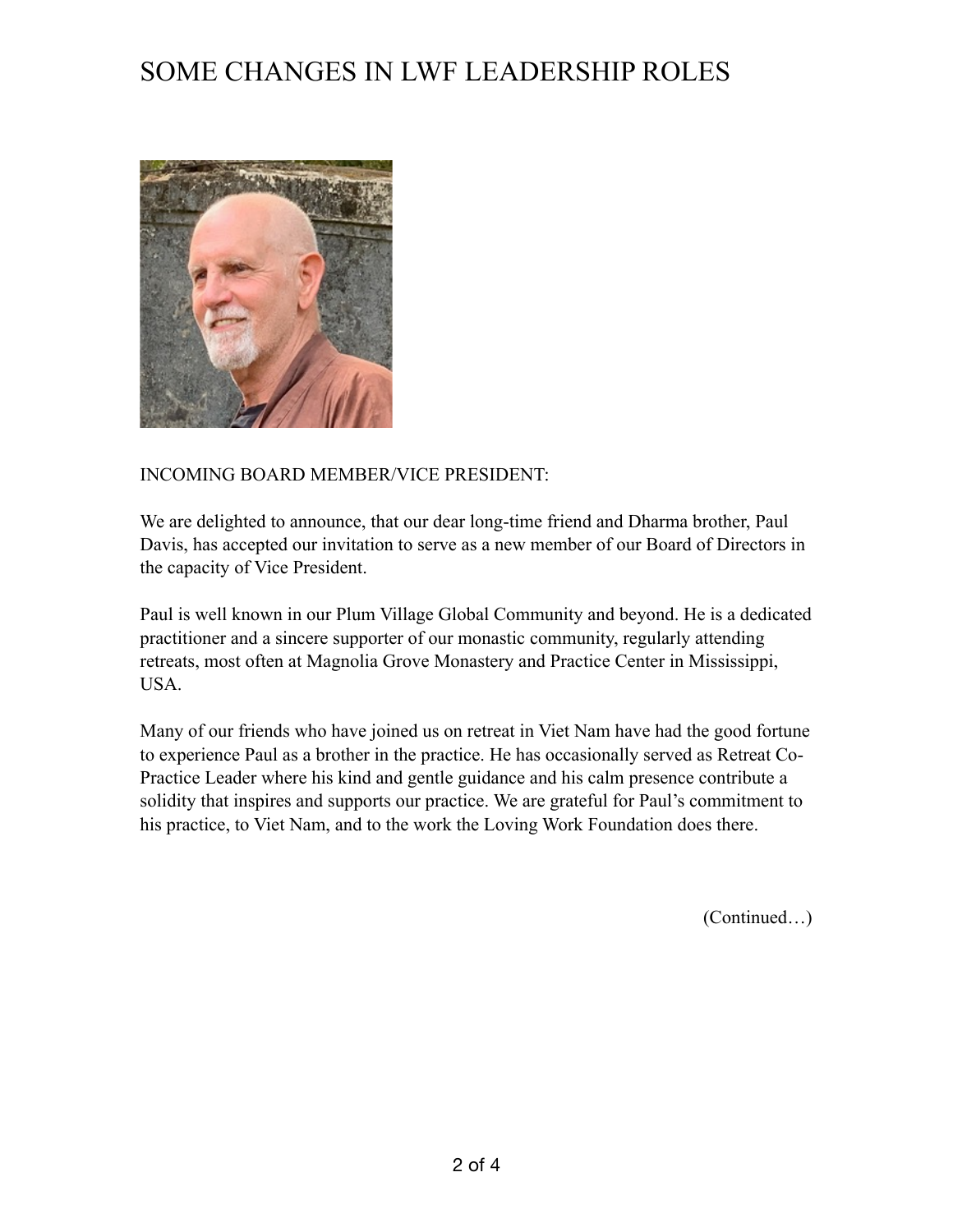

ANNE WOODS, Secretary/Treasurer (2015 – 2019)

We extend our deepest gratitude to our dear friend and Dharma sister, Anne, True Collective Spring, who has been an essential part of the team that has supported the Loving Work Foundation since its inception. She is a solid practitioner who continues to enjoy a love affair with Viet Nam, and the work of the foundation, most especially that which involves the families and children, even though she has moved her attention to other projects and interests.

Anne's gifts have been numerous. She has been a huge supporter of our mission, guiding us through the mine field of US law, as it pertains to nonprofit organizations, advising us on the financial side of how to stay solvent while realizing our intention to serve the families and children in Viet Nam, while honoring our commitment to create global community by way of offering pilgrimages for the lowest cost possible for international friends, …….and, she has generously shared her wisdom gleaned from her devotion to the Dharma.

We wish the very best for Anne, as she continues her practice of giving service.

(Continued…)